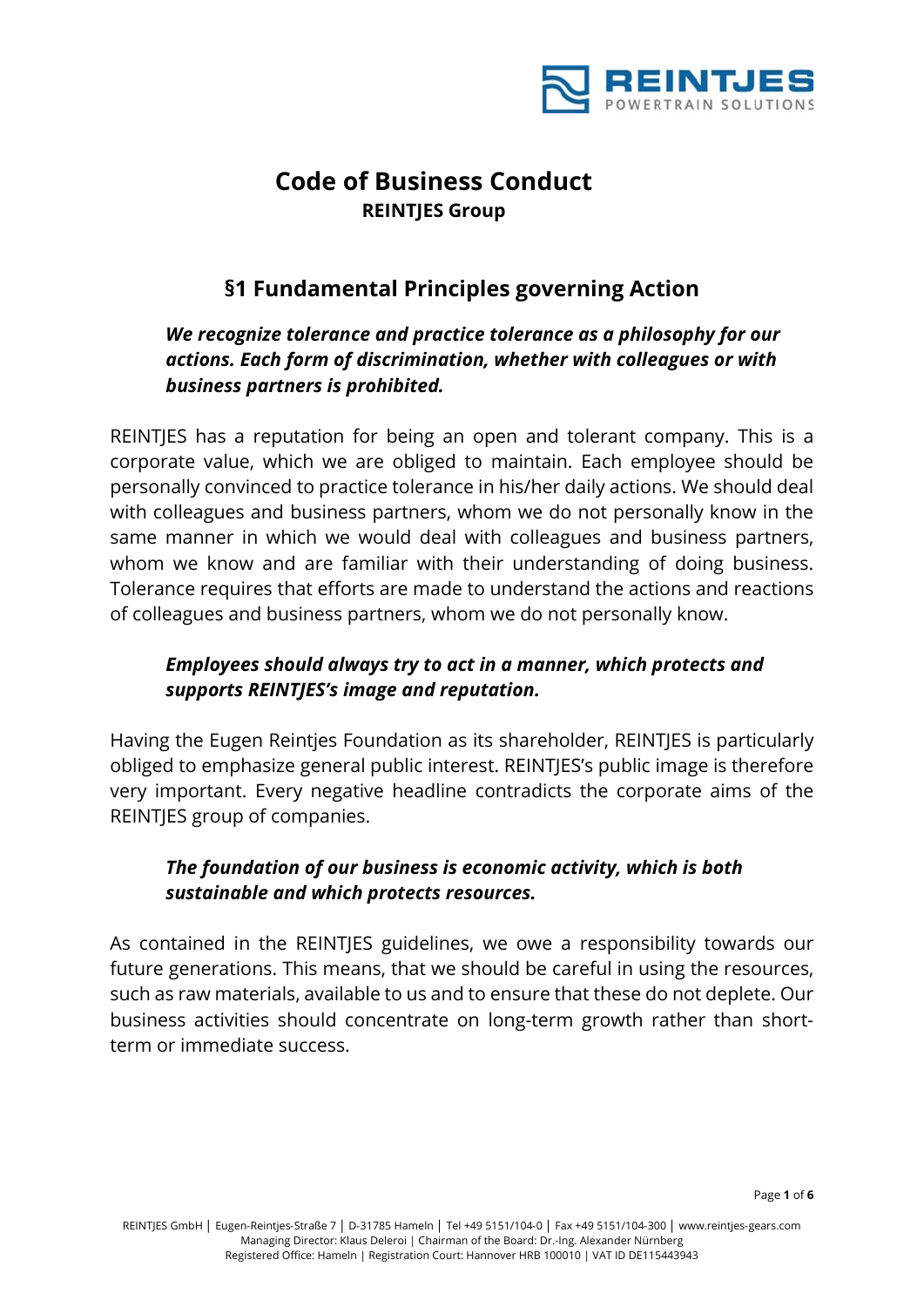

# *We recognise laws to form the framework of our activities and undertake to strictly adhere to the statutory requirements in all areas, fields of activities and distribution sectors.*

It is crucial to respect statutory requirements because they serve to ensure fair and uniform conditions for all participants in the market. This principle is of fundamental interest to us and is to be adhered to by every employee.

# **§2 Dealing with Clients**

#### *We strive to convince our clients with the high quality of our service and to deal with our clients in a fair manner.*

Efforts to acquire a new client should not lead to questionable practices such as baseless representations. The client is entitled to transparent and open communication.

# *In the event that we establish in the course of our business activities that a client acts in a manner, which is not in line with applicable laws, for example, with regards to fair competition, we shall not participate or support such illegal actions.*

We respect the rules of fair competition. It cannot be avoided that a client may make chose another supplier thereafter may take efforts to encourage us to take steps which are against the rules of fair competition in order to achieve that the purchase order is made with REINTJES instead. Such action could include delivery blockages or payments made to a third party in return for the purchase order to be diverted to us. REINTJES refuses to take such action and expressly prohibits such activities.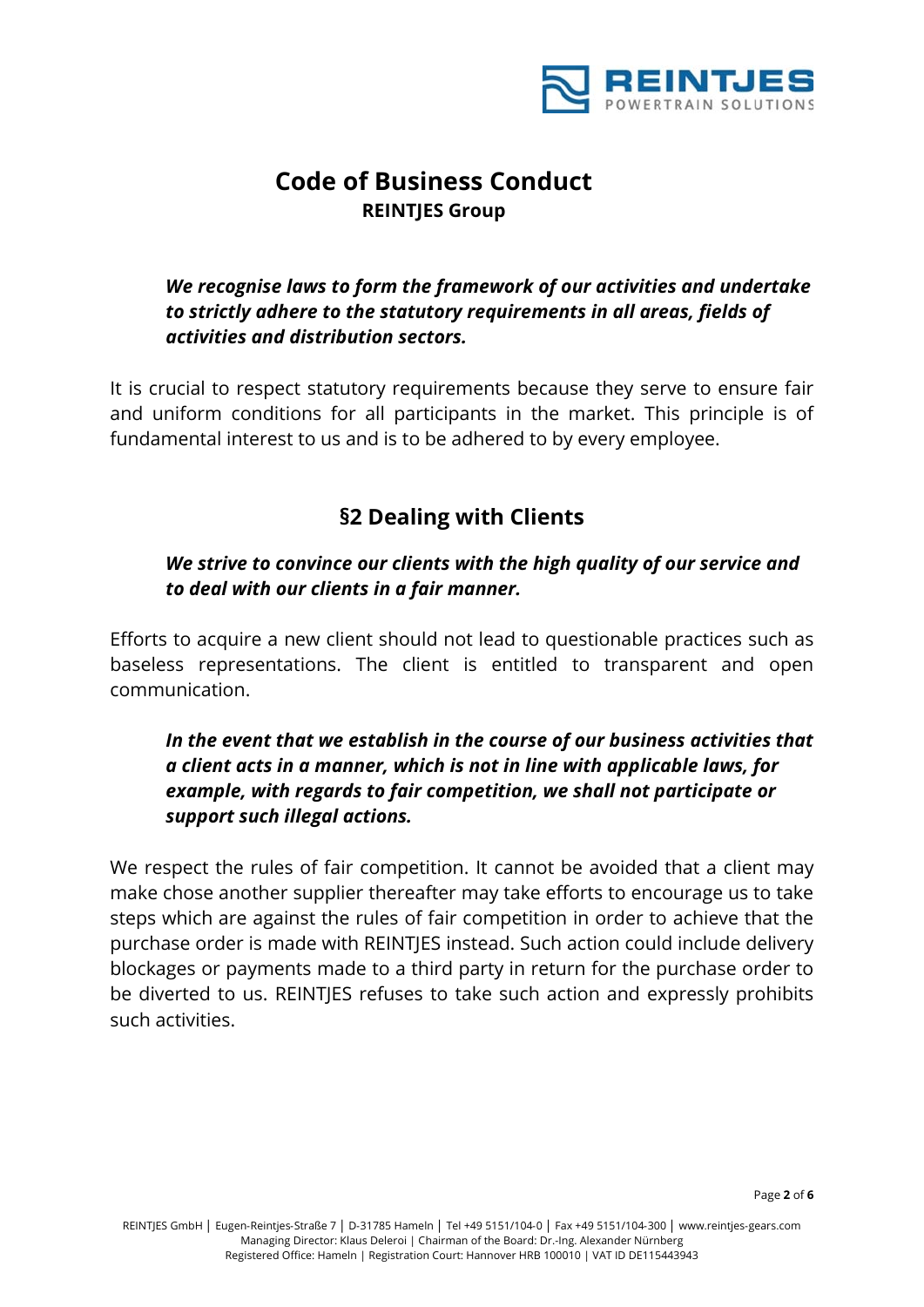

# **§3 Behaviour in the Market**

## *Restrictions relating to entry into the market, such as embargo classifications should be respected at all times. All breaches of such restrictions are forbidden.*

We are unable to serve specific markets due to political decisions, which are crossborder and which prohibit access to specific forms of technology. We shall respect such decisions and shall neither directly nor indirectly act against such decisions.

#### *The rules of fair competition should be respected at all times.*

The market for our services is governed by the rules of fair competition. These rules are usually contained in legally binding statutes for specific distribution sectors and should be adhered to at all times. This means, unfair advertisements, which, for example put down competitors or which make inaccurate representations, are forbidden. Other competition rules, such as the prohibition against entering into certain types of agreements with competitors or against the creation of market entry barriers are to be respected at all times.

# *No person should be given any extraordinary benefits for the purposes of winning a purchase order or business opportunity.*

REINTJES shall acquire clients solely though the quality of its services. Even if the client himself requires such benefits, we shall refrain from promising any kind of economic benefit, such as but not limited to the payments of money, holidays or gifts in return for winning a purchase order or business opportunity. This is illegal and can result in serious consequences for both the company as well as for the individual involved in such activities and is therefore to be strictly avoided.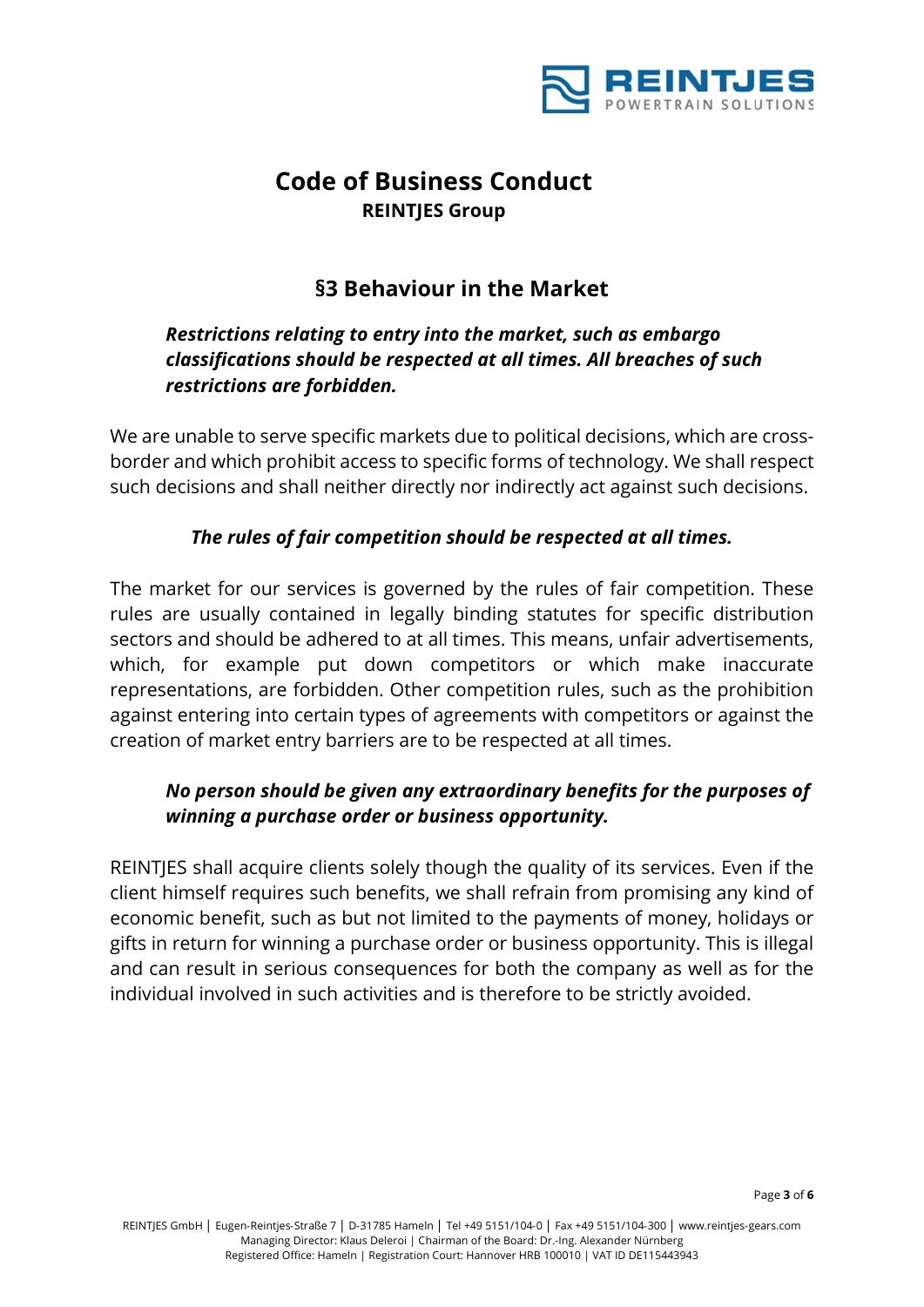

# *The acceptance of benefits in connection with the grant of business opportunities or purchase orders is prohibited.*

REINTJES shall act in its position as a giver of business in the same manner as it acts in its position as an acceptor of business. In both cases, the rules of fair competition are to be strictly observed. Employees are not entitled to accept any form of economic benefits, regardless of the form of such benefits. These benefits would include but not be limited to the payment of monies, holidays and the giving of gifts. This is illegal and can lead to serious consequences for both the company as well as the individual involved in such activities and is therefore to be strictly avoided.

*In the event that persons or companies are engaged for the purposes of entry into a market, and/or the acquisition of business or purchase order, it is crucial that such persons/companies receive payment for their engagement in a manner which corresponds to the services rendered and in an amount which is reasonable and which falls within acceptable market parameters.* 

The acquisition of new clients may require the utilisation of contacts and background information owned by other persons or companies. There is however always the danger that the payments made for such services lead to securing improper and illegal benefits. For example, a representative could require that a personal payment be made to him in exchange for the grant of a purchase order from the company he is representing. In order to avoid such situations, it is important to ensure that all fees, honorary payments, commission and other such payment are made only in consideration for concrete services rendered, which are also to be documented in writing. The services rendered must not breach any applicable laws.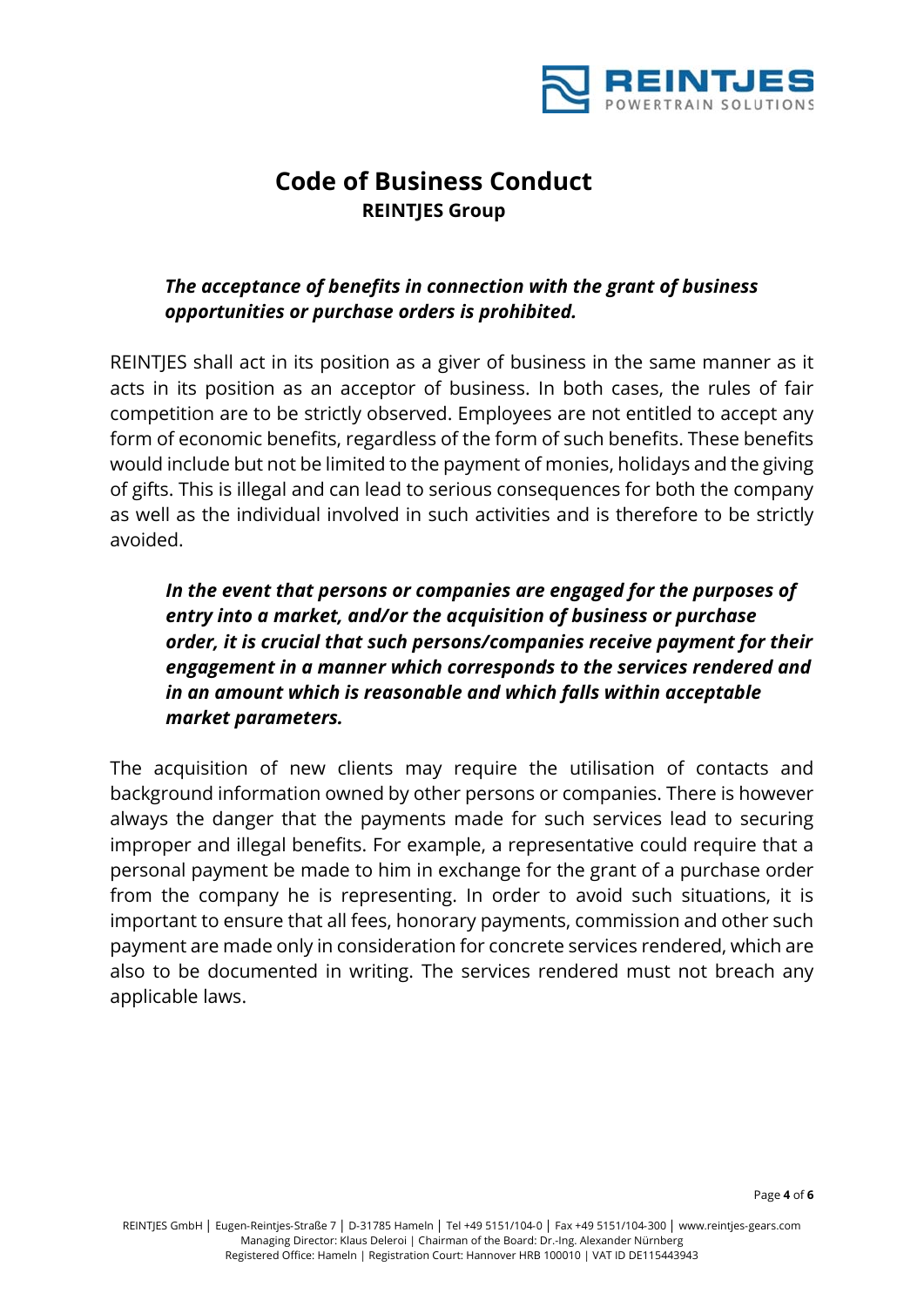

*There should be no agreements entered into with other players in the market with regards to the conditions or stance to be taken in the market, including but not limited to the blockage of other market players, suppliers or customers.* 

We are active in a relatively small market, what naturally leads to personal contacts being developed with other players in the market. A fundamental rule in a market is the prohibition against agreements between market players, which lead to disadvantages being suffered by other market players. We respect this rule and would therefore avoid discussions and conversations with other market players, which deal with prices, conditions, purchase strategies and similar topics. This would prevent any suspicion that any such agreement has been entered into.

# **§4 Responsible Behaviour in the Company**

# *Any risky business, which may cause any danger to the existence or stability of the REINTJES group of companies, is forbidden.*

We expect that our employees exercise the care of a prudent business man. This requires that proper analysis and balance has to be taken between changes available and the corresponding risks involved. We want to sell our service but not at any price. If, for example, a client requires that we undertake liability for matters and circumstances, over which we have no control or oversight over, this could be a risk that we are not willing to over undertake. An example of unacceptable risk would be to the speculative investment of financial reserves. In this regard, the REINTJES Group of Companies Regulations for financial investments is to be adhered to.